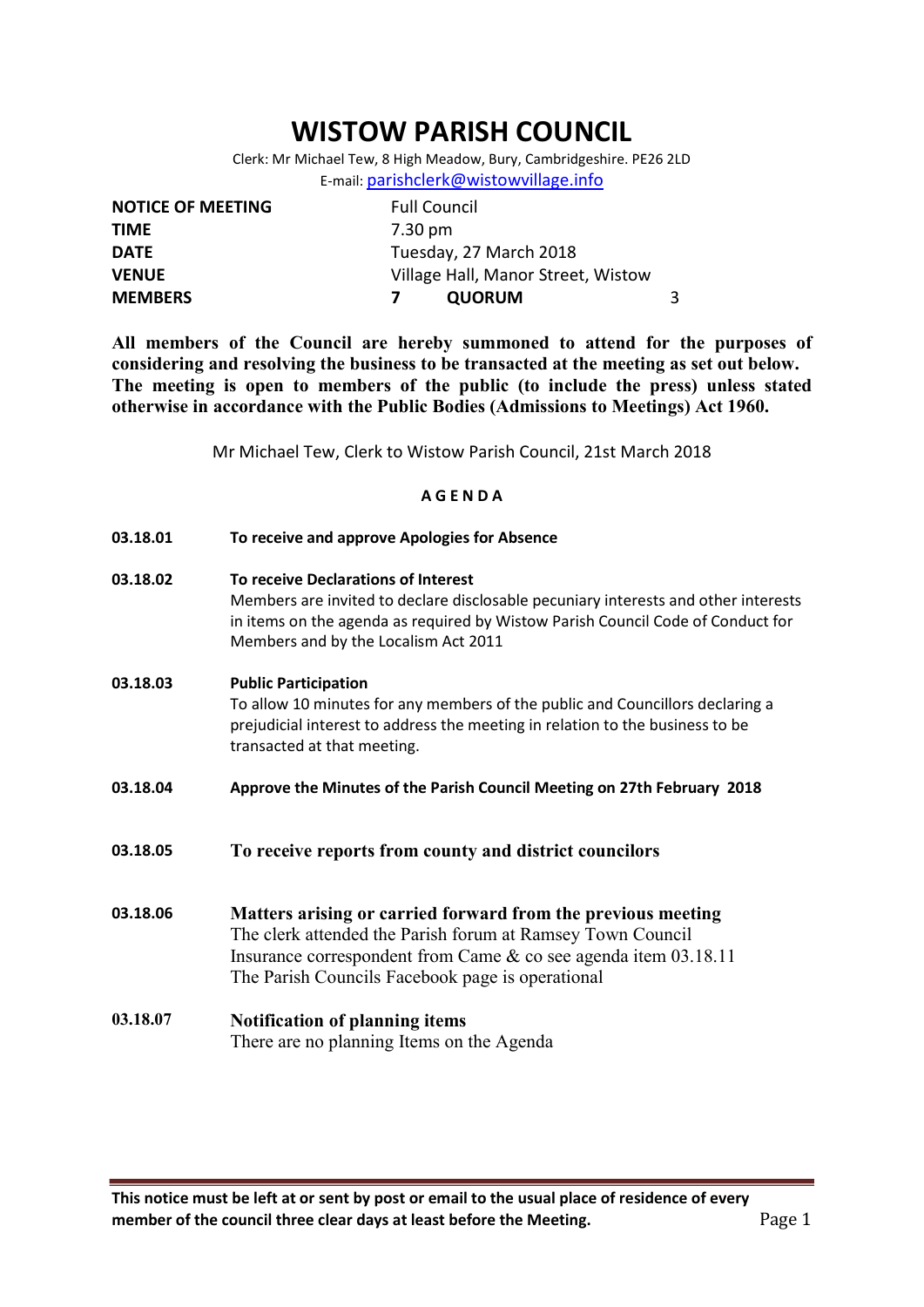# 03.18.08 Finance

To approve accounts for payment: 27th March 2018

| <b>Date</b> | Ref. No. | Payee            | <b>Description</b>  | Amount |
|-------------|----------|------------------|---------------------|--------|
| 27/03/2018  | -348     | CCC              | <b>Myas Poles</b>   | 664.07 |
| 27/03/2018  | 349      | <b>Mrs Coles</b> | <b>Clerks wages</b> | 117.00 |
| 27/03/2018  | 350      | <b>Mr Tew</b>    | <b>Clerks Wages</b> | 270.00 |

#### To note income received: 27th March 2018

Members are asked to note the income which is expected from the estate of a resident for £1,000 this will be verified when the bank statement for March is received.

| <b>Date</b> | Ref. No. | Pavee      | <b>Description</b>    | Amount  |
|-------------|----------|------------|-----------------------|---------|
| 27/03/2018  |          | Hugh James | <b>Legacy Payment</b> | 1000.00 |
|             |          |            |                       |         |

### 03.18.09 Traffic, Highways & Road Safety Highways maintenance on Wistow Toll, and shallow Hill stating Road closure B1040 Posted on Facebook Page to give advance warning.

#### 03.18.10 Village Maintenance

Risk assessment forms not being completed Monthly

#### 03.18.11 Correspondence and Communication

Email received from came & co ref insurance concerning the defibrillator Email from Capalc with the latest newsletter for March Latest information from Nalc ref GDPR toolkit for Parish councils Email from a concerned resident ref the right of way on the Broughton footpath and a firearm concern Highways maintenance see agenda item 03.18.09

#### 03.18.12 Police Matters

Ecops messages.

Mill Road, Wistow – Police are investigating two linked break-ins that happened at farm buildings on Mill Street, Wistow, just before 10:00 pm on Wednesday evening 14<sup>th</sup> March

## 03.18.13 To receive verbal reports from Parish Councillors on matters arising from their portfolio responsibilities

| a)- Litter       | <b>Cllr MacInnes</b>             |
|------------------|----------------------------------|
| b)- Countryside  | <b>Cllr Gregory</b>              |
| c)- Village Hall | <b>Cllr MacInnes/Cllr Leaton</b> |
| d)- Website      | Cllr Carter / Clerk              |
| e)- Trees/Grass  | Cllr Waller                      |